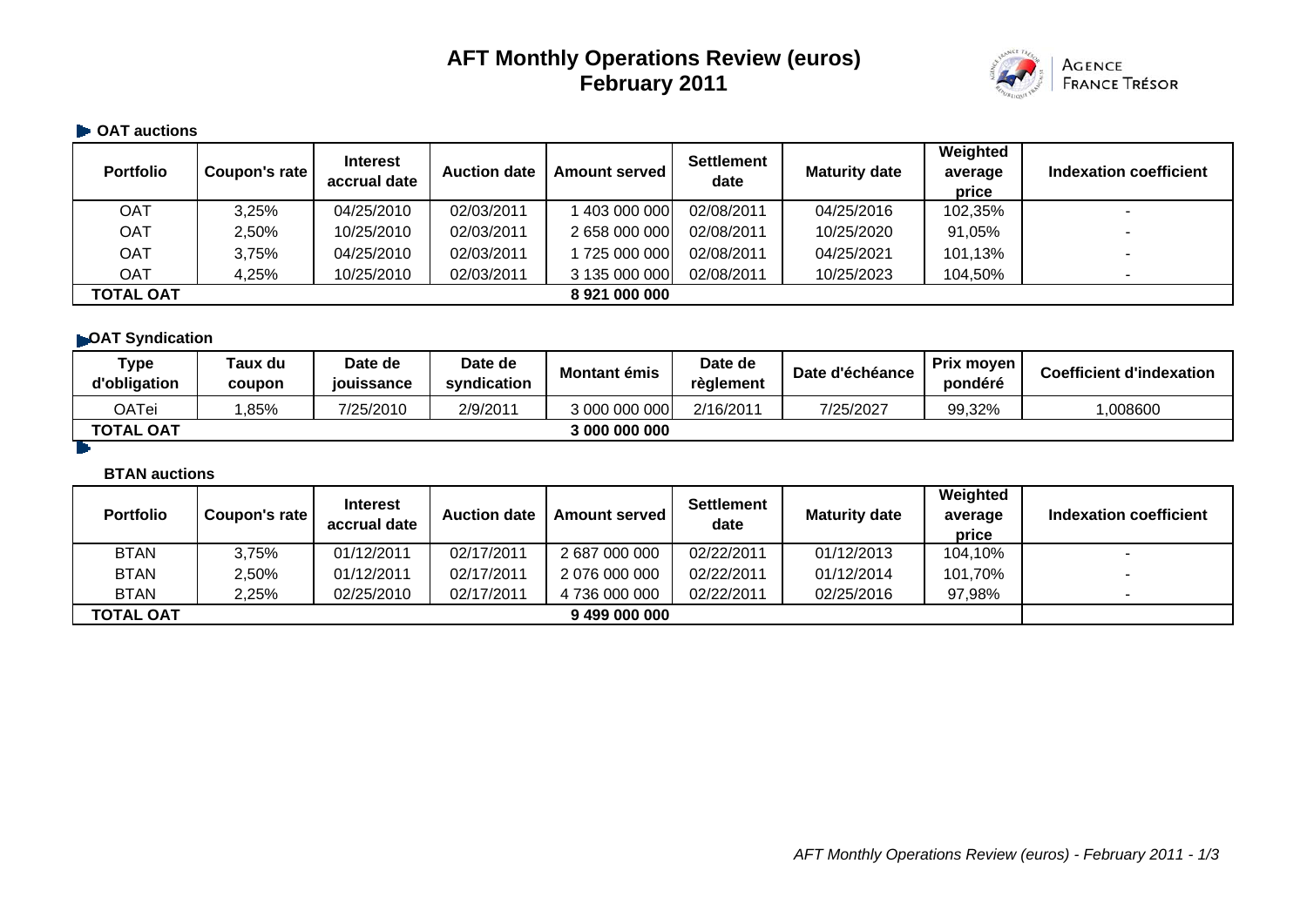| $\blacktriangleright$ BTF auctions |                     |  |  |  |  |  |
|------------------------------------|---------------------|--|--|--|--|--|
| <b>Portfolio</b>                   | Auction date   Tern |  |  |  |  |  |

| <b>Portfolio</b> | <b>Auction date</b> | Term (weeks) | <b>Amount</b><br>served (step) | <b>Settlement date</b> | <b>Maturity date</b> | <b>Weighted average</b><br>rate $(\%)$ |
|------------------|---------------------|--------------|--------------------------------|------------------------|----------------------|----------------------------------------|
| <b>BTF</b>       | 02/07/2011          | 13           | 4 0 0 6                        | 02/10/2011             | 05/12/2011           | 0,617                                  |
| <b>BTF</b>       | 02/07/2011          | 26           | 2 0 1 0                        | 02/10/2011             | 08/11/2011           | 0,772                                  |
| <b>BTF</b>       | 02/07/2011          | 52           | 2 0 0 4                        | 02/10/2011             | 02/09/2012           | 1,053                                  |
| <b>BTF</b>       | 02/07/2011          | 12           | 4 0 7 6                        | 02/17/2011             | 05/12/2011           | 0,640                                  |
| <b>BTF</b>       | 02/14/2011          | 25           | 2 0 4 3                        | 02/17/2011             | 08/11/2011           | 0,779                                  |
| <b>BTF</b>       | 02/14/2011          | 51           | 2 0 5 7                        | 02/17/2011             | 02/09/2012           | 1,054                                  |
| <b>BTF</b>       | 02/14/2011          | 13           | 3 500                          | 02/24/2011             | 05/26/2011           | 0,668                                  |
| <b>BTF</b>       | 02/21/2011          | 24           | 2 0 0 3                        | 02/24/2011             | 08/11/2011           | 0,779                                  |
| <b>BTF</b>       | 02/21/2011          | 50           | 2 0 0 0                        | 02/24/2011             | 02/09/2012           | 1,073                                  |
| <b>BTF</b>       | 02/21/2011          | 12           | 4 7 5 3                        | 03/03/2011             | 05/26/2011           | 0,678                                  |
| <b>BTF</b>       | 02/28/2011          | 27           | 2 1 1 9                        | 03/03/2011             | 09/08/2011           | 0,877                                  |
| <b>BTF</b>       | 02/28/2011          | 41           | 568                            | 03/03/2011             | 12/15/2011           | 1,034                                  |
| <b>TOTAL BTF</b> |                     |              | 32 139                         |                        |                      |                                        |